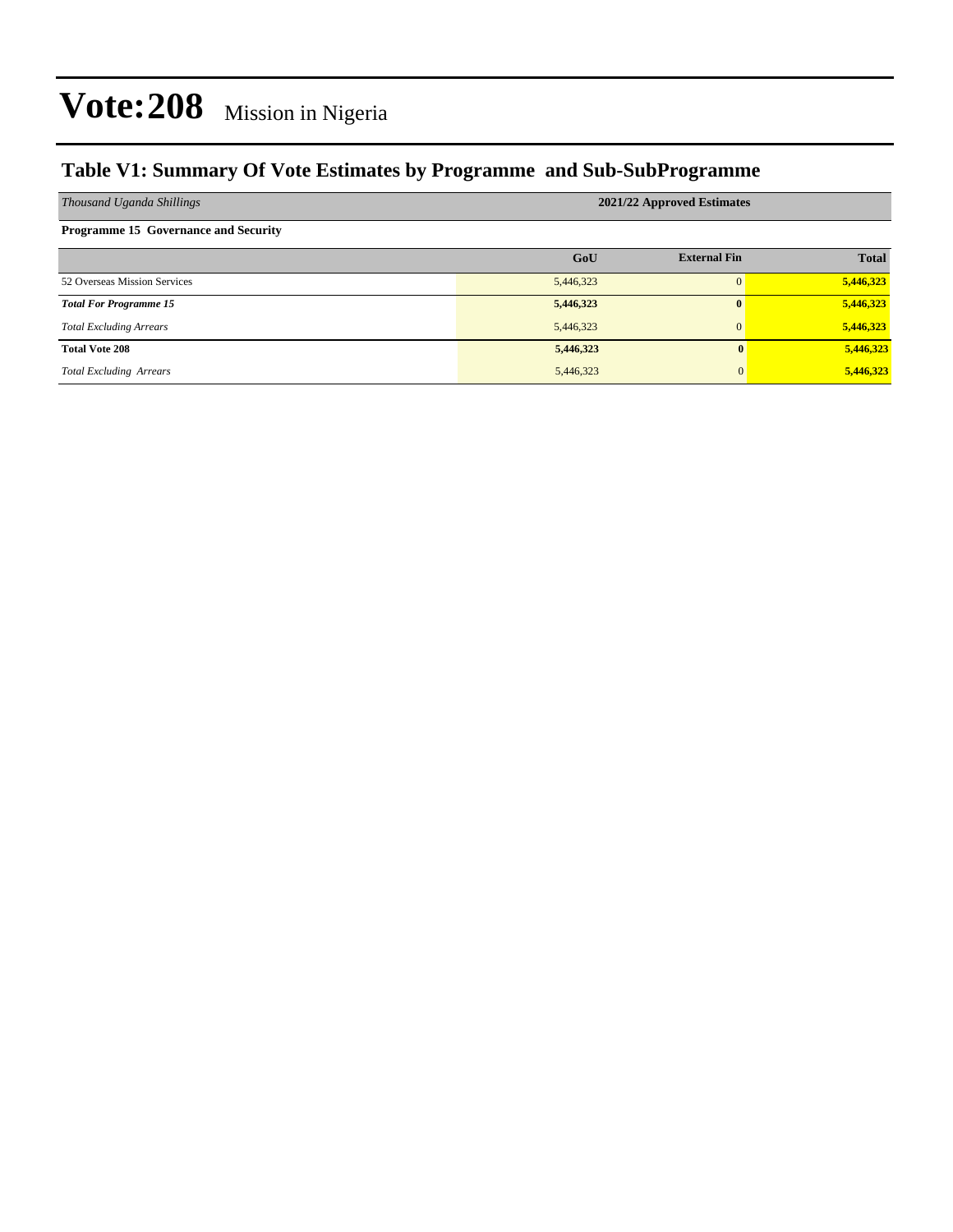### **Table V2: Summary Of Vote Estimates by Sub-SubProgramme,Department and Project**

| Thousand Uganda Shillings                                                 |                  | 2020/21 Approved Budget |                | 2021/22 Approved Estimates |           |                               |              |
|---------------------------------------------------------------------------|------------------|-------------------------|----------------|----------------------------|-----------|-------------------------------|--------------|
| <b>Sub-SubProgramme 52 Overseas Mission Services</b>                      |                  |                         |                |                            |           |                               |              |
| <b>Recurrent Budget Estimates</b>                                         | <b>Wage</b>      | <b>Non-Wage</b>         | <b>AIA</b>     | <b>Total</b>               | Wage      | <b>Non-Wage</b>               | <b>Total</b> |
| 01 Headquarters Abuja                                                     | 222,441          | 2,223,882               | $\mathbf{0}$   | 2,446,323                  | 222,441   | 2,223,882                     | 2,446,323    |
| <b>Total Recurrent Budget Estimates for Sub-</b><br><b>SubProgramme</b>   | 222,441          | 2,223,882               | $\bf{0}$       | 2,446,323                  | 222,441   | 2,223,882                     | 2,446,323    |
| Development Budget Estimates                                              | <b>GoU</b> Dev't | <b>External Fin</b>     | <b>AIA</b>     | <b>Total</b>               |           | <b>GoU Dev't External Fin</b> | <b>Total</b> |
| 1729 Retooling of Mission in Abuja - Nigeria                              | $\Omega$         | $\Omega$                | $\mathbf{0}$   | $\bf{0}$                   | 3,000,000 | $\overline{0}$                | 3,000,000    |
| <b>Total Development Budget Estimates for Sub-</b><br><b>SubProgramme</b> | $\mathbf{0}$     | $\bf{0}$                | $\bf{0}$       | $\bf{0}$                   | 3,000,000 | $\bf{0}$                      | 3,000,000    |
|                                                                           | GoU              | <b>External Fin</b>     | <b>AIA</b>     | <b>Total</b>               | GoU       | <b>External Fin</b>           | <b>Total</b> |
| <b>Total For Sub-SubProgramme 52</b>                                      | 2,446,323        | $\mathbf{0}$            | $\bf{0}$       | 2,446,323                  | 5,446,323 | $\bf{0}$                      | 5,446,323    |
| <b>Total Excluding Arrears</b>                                            | 2,446,323        | $\mathbf{0}$            | $\mathbf{0}$   | 2,446,323                  | 5,446,323 | $\overline{0}$                | 5,446,323    |
| <b>Total Vote 208</b>                                                     | 2,446,323        | $\mathbf{0}$            | $\bf{0}$       | 2,446,323                  | 5,446,323 | $\bf{0}$                      | 5,446,323    |
| <b>Total Excluding Arrears</b>                                            | 2,446,323        | $\boldsymbol{0}$        | $\overline{0}$ | 2,446,323                  | 5,446,323 | $\overline{0}$                | 5,446,323    |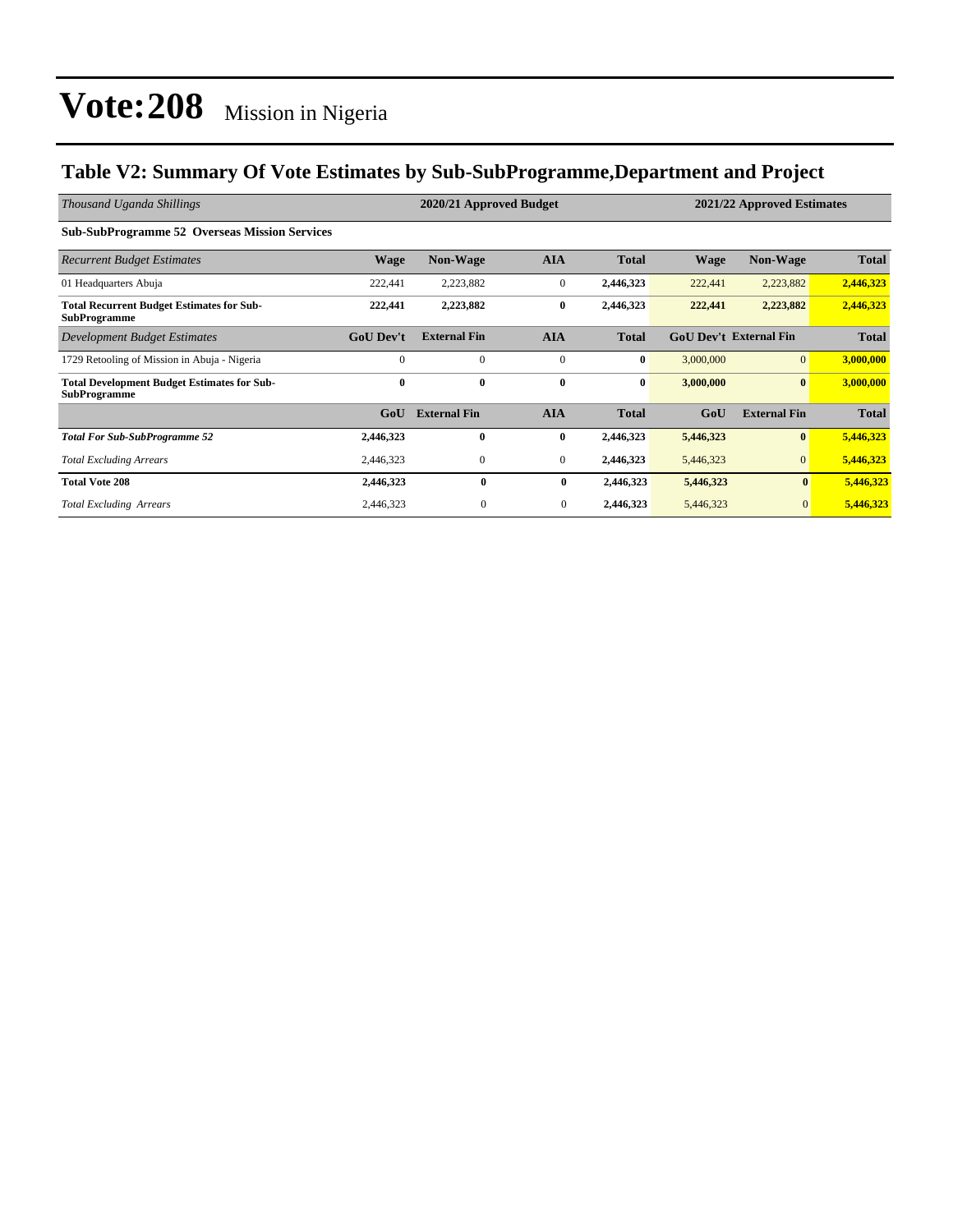### **Table V3: Summary Vote Estimates by Item**

| Thousand Uganda Shillings                                | 2020/21 Approved Budget |                     |              |              | 2021/22 Approved Estimates |                     |              |  |
|----------------------------------------------------------|-------------------------|---------------------|--------------|--------------|----------------------------|---------------------|--------------|--|
|                                                          | GoU                     | <b>External Fin</b> | <b>AIA</b>   | <b>Total</b> | GoU                        | <b>External Fin</b> | <b>Total</b> |  |
| <b>Employees, Goods and Services (Outputs Provided)</b>  | 2,446,323               | $\bf{0}$            | $\bf{0}$     | 2,446,323    | 2,446,323                  | $\bf{0}$            | 2,446,323    |  |
| 211103 Allowances (Inc. Casuals, Temporary)              | 977,752                 | $\bf{0}$            | $\bf{0}$     | 977,752      | 977,752                    | $\bf{0}$            | 977,752      |  |
| 211105 Missions staff salaries                           | 222,441                 | $\bf{0}$            | $\bf{0}$     | 222,441      | 222,441                    | $\mathbf{0}$        | 222,441      |  |
| 212201 Social Security Contributions                     | 60,000                  | $\bf{0}$            | $\bf{0}$     | 60,000       | 60,000                     | $\bf{0}$            | 60,000       |  |
| 213001 Medical expenses (To employees)                   | 170,806                 | $\bf{0}$            | $\bf{0}$     | 170,806      | 160,806                    | $\bf{0}$            | 160,806      |  |
| 221001 Advertising and Public Relations                  | 10,939                  | $\bf{0}$            | $\bf{0}$     | 10,939       | 20,939                     | $\mathbf{0}$        | 20,939       |  |
| 221009 Welfare and Entertainment                         | 57,609                  | $\bf{0}$            | $\bf{0}$     | 57,609       | 87,609                     | $\mathbf{0}$        | 87,609       |  |
| 221011 Printing, Stationery, Photocopying and Binding    | 30,174                  | $\bf{0}$            | $\bf{0}$     | 30,174       | 58,174                     | $\bf{0}$            | 58,174       |  |
| 221014 Bank Charges and other Bank related costs         | 9,000                   | $\bf{0}$            | $\bf{0}$     | 9,000        | 9,000                      | $\bf{0}$            | 9,000        |  |
| 222001 Telecommunications                                | 40,000                  | $\bf{0}$            | $\bf{0}$     | 40,000       | 70,000                     | $\bf{0}$            | 70,000       |  |
| 222002 Postage and Courier                               | 20,000                  | $\bf{0}$            | $\bf{0}$     | 20,000       | 10,000                     | $\bf{0}$            | 10,000       |  |
| 223003 Rent – (Produced Assets) to private entities      | 551,000                 | 0                   | $\bf{0}$     | 551,000      | 338,000                    | $\bf{0}$            | 338,000      |  |
| 223005 Electricity                                       | 31,999                  | $\bf{0}$            | $\bf{0}$     | 31,999       | 26,999                     | $\bf{0}$            | 26,999       |  |
| 223006 Water                                             | 9,000                   | $\bf{0}$            | $\bf{0}$     | 9,000        | 4,000                      | $\bf{0}$            | 4,000        |  |
| 226001 Insurances                                        | 11,501                  | $\bf{0}$            | $\bf{0}$     | 11,501       | 11,501                     | $\bf{0}$            | 11,501       |  |
| 227001 Travel inland                                     | 60,000                  | $\bf{0}$            | $\bf{0}$     | 60,000       | 70,000                     | $\bf{0}$            | 70,000       |  |
| 227002 Travel abroad                                     | 118,400                 | $\bf{0}$            | $\bf{0}$     | 118,400      | 203,400                    | $\bf{0}$            | 203,400      |  |
| 227003 Carriage, Haulage, Freight and transport hire     | 24,000                  | $\bf{0}$            | $\bf{0}$     | 24,000       | 54,000                     | $\mathbf{0}$        | 54,000       |  |
| 227004 Fuel, Lubricants and Oils                         | 20,000                  | $\bf{0}$            | $\bf{0}$     | 20,000       | 35,000                     | $\bf{0}$            | 35,000       |  |
| 228002 Maintenance - Vehicles                            | 21,702                  | $\bf{0}$            | $\bf{0}$     | 21,702       | 16,702                     | $\bf{0}$            | 16,702       |  |
| 228003 Maintenance - Machinery, Equipment &<br>Furniture | $\bf{0}$                | $\bf{0}$            | $\bf{0}$     | 0            | 10,000                     | $\bf{0}$            | 10,000       |  |
| <b>Investment</b> (Capital Purchases)                    | $\bf{0}$                | $\bf{0}$            | $\bf{0}$     | $\bf{0}$     | 3,000,000                  | $\bf{0}$            | 3,000,000    |  |
| 312101 Non-Residential Buildings                         | $\bf{0}$                | $\bf{0}$            | $\bf{0}$     | $\bf{0}$     | 3,000,000                  | $\bf{0}$            | 3,000,000    |  |
| <b>Grand Total Vote 208</b>                              | 2,446,323               | $\bf{0}$            | $\bf{0}$     | 2,446,323    | 5,446,323                  | $\bf{0}$            | 5,446,323    |  |
| <b>Total Excluding Arrears</b>                           | 2,446,323               | $\boldsymbol{0}$    | $\mathbf{0}$ | 2,446,323    | 5,446,323                  | $\mathbf{0}$        | 5,446,323    |  |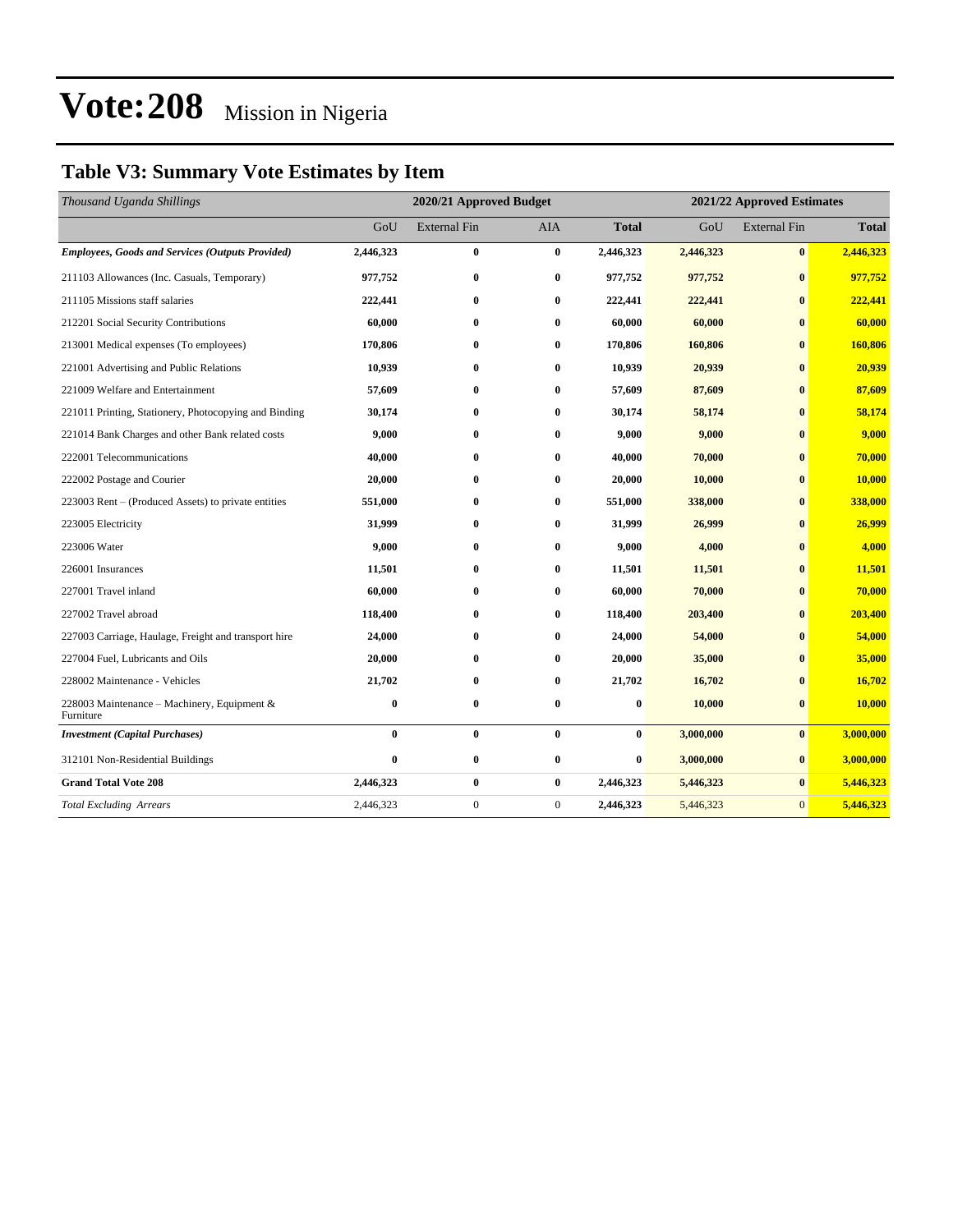#### **Table V4: Detailed Estimates by Sub-SubProgramme, Department,Project and Budget Output and Item**

#### *Sub-SubProgrammme 52 Overseas Mission Services*

*Recurrent Budget Estimates*

#### **Department 01 Headquarters Abuja**

| Thousand Uganda Shillings                                                   | 2020/21 Approved Budget |                  |                  | 2021/22 Approved Estimates |                       |              |              |
|-----------------------------------------------------------------------------|-------------------------|------------------|------------------|----------------------------|-----------------------|--------------|--------------|
| <b>Outputs Provided</b>                                                     | Wage                    | Non Wage         | AIA              | <b>Total</b>               | Wage                  | Non Wage     | <b>Total</b> |
| <b>Budget Output 165201 Cooperation frameworks</b>                          |                         |                  |                  |                            |                       |              |              |
| 211103 Allowances (Inc. Casuals, Temporary)                                 | $\boldsymbol{0}$        | 611,106          | $\overline{0}$   | 611,106                    | $\mathbf{0}$          | 611,106      | 611,106      |
| 211105 Missions staff salaries                                              | 222,441                 | $\boldsymbol{0}$ | $\overline{0}$   | 222,441                    | 222,441               | $\mathbf{0}$ | 222,441      |
| 212201 Social Security Contributions                                        | $\boldsymbol{0}$        | 30,000           | $\mathbf{0}$     | 30,000                     | $\mathbf{0}$          | 30,000       | 30,000       |
| 213001 Medical expenses (To employees)                                      | $\boldsymbol{0}$        | 130,806          | $\overline{0}$   | 130,806                    | $\mathbf{0}$          | 120,806      | 120,806      |
| 221009 Welfare and Entertainment                                            | $\boldsymbol{0}$        | 28,690           | $\boldsymbol{0}$ | 28,690                     | $\mathbf{0}$          | 58,690       | 58,690       |
| 221011 Printing, Stationery, Photocopying and Binding                       | $\boldsymbol{0}$        | 30,174           | $\boldsymbol{0}$ | 30,174                     | $\mathbf{0}$          | 58,174       | 58,174       |
| 223003 Rent – (Produced Assets) to private entities                         | $\boldsymbol{0}$        | 400,000          | $\overline{0}$   | 400,000                    | $\mathbf{0}$          | 338,000      | 338,000      |
| 223005 Electricity                                                          | $\boldsymbol{0}$        | 20,000           | $\mathbf{0}$     | 20,000                     | $\mathbf{0}$          | 20,000       | 20,000       |
| 227002 Travel abroad                                                        | $\boldsymbol{0}$        | 38,400           | $\boldsymbol{0}$ | 38,400                     | $\mathbf{0}$          | 123,400      | 123,400      |
| 227003 Carriage, Haulage, Freight and transport hire                        | $\boldsymbol{0}$        | 24,000           | $\boldsymbol{0}$ | 24,000                     | $\boldsymbol{0}$      | 54,000       | 54,000       |
| <b>Total Cost of Budget Output 01</b>                                       | 222,441                 | 1,313,176        | 0                | 1,535,617                  | 222,441               | 1,414,176    | 1,636,617    |
| <b>Budget Output 165202 Consulars services</b>                              |                         |                  |                  |                            |                       |              |              |
| 211103 Allowances (Inc. Casuals, Temporary)                                 | $\boldsymbol{0}$        | 244,442          | $\boldsymbol{0}$ | 244,442                    | $\mathbf{0}$          | 244,442      | 244,442      |
| 213001 Medical expenses (To employees)                                      | $\boldsymbol{0}$        | 40,000           | $\mathbf{0}$     | 40,000                     | $\mathbf{0}$          | 40,000       | 40,000       |
| 221001 Advertising and Public Relations                                     | $\boldsymbol{0}$        | 4,690            | $\boldsymbol{0}$ | 4,690                      | $\boldsymbol{0}$      | 14,690       | 14,690       |
| 221009 Welfare and Entertainment                                            | $\boldsymbol{0}$        | 28,919           | $\mathbf{0}$     | 28,919                     | $\mathbf{0}$          | 28,919       | 28,919       |
| 221014 Bank Charges and other Bank related costs                            | $\boldsymbol{0}$        | 9,000            | $\overline{0}$   | 9,000                      | $\mathbf{0}$          | 9,000        | 9,000        |
| 222001 Telecommunications                                                   | $\boldsymbol{0}$        | 40,000           | $\boldsymbol{0}$ | 40,000                     | $\mathbf{0}$          | 70,000       | 70,000       |
| 222002 Postage and Courier                                                  | $\boldsymbol{0}$        | 20,000           | $\mathbf{0}$     | 20,000                     | $\mathbf{0}$          | 10,000       | 10,000       |
| 223003 Rent – (Produced Assets) to private entities                         | $\boldsymbol{0}$        | 117,000          | $\boldsymbol{0}$ | 117,000                    | $\boldsymbol{0}$      | $\mathbf{0}$ | $\bf{0}$     |
| 223005 Electricity                                                          | $\boldsymbol{0}$        | 11,999           | $\mathbf{0}$     | 11,999                     | $\mathbf{0}$          | 6,999        | 6,999        |
| 223006 Water                                                                | $\boldsymbol{0}$        | 9,000            | $\mathbf{0}$     | 9,000                      | $\mathbf{0}$          | 4,000        | 4,000        |
| 226001 Insurances                                                           | $\boldsymbol{0}$        | 11,501           | $\boldsymbol{0}$ | 11,501                     | $\mathbf{0}$          | 11,501       | 11,501       |
| 227001 Travel inland                                                        | $\boldsymbol{0}$        | 60,000           | $\mathbf{0}$     | 60,000                     | $\mathbf{0}$          | 70,000       | 70,000       |
| 227002 Travel abroad                                                        | $\boldsymbol{0}$        | 80,000           | $\overline{0}$   | 80,000                     | $\boldsymbol{0}$      | 80,000       | 80,000       |
| 227004 Fuel, Lubricants and Oils                                            | $\boldsymbol{0}$        | 20,000           | $\mathbf{0}$     | 20,000                     | $\mathbf{0}$          | 35,000       | 35,000       |
| 228002 Maintenance - Vehicles                                               | $\boldsymbol{0}$        | 21,702           | $\mathbf{0}$     | 21,702                     | $\mathbf{0}$          | 16,702       | 16,702       |
| 228003 Maintenance - Machinery, Equipment & Furniture                       | $\boldsymbol{0}$        | $\boldsymbol{0}$ | $\overline{0}$   | $\bf{0}$                   | $\mathbf{0}$          | 10,000       | 10,000       |
| <b>Total Cost of Budget Output 02</b>                                       | $\boldsymbol{\theta}$   | 718,253          | 0                | 718,253                    | $\boldsymbol{\theta}$ | 651,253      | 651,253      |
| Budget Output 165204 Promotion of trade, tourism, education, and investment |                         |                  |                  |                            |                       |              |              |
| 211103 Allowances (Inc. Casuals, Temporary)                                 | $\boldsymbol{0}$        | 122,204          | $\mathbf{0}$     | 122,204                    | $\mathbf{0}$          | 122,204      | 122,204      |
| 212201 Social Security Contributions                                        | $\mathbf{0}$            | 30,000           | $\boldsymbol{0}$ | 30,000                     | $\mathbf{0}$          | 30,000       | 30,000       |
| 221001 Advertising and Public Relations                                     | $\boldsymbol{0}$        | 6,249            | $\boldsymbol{0}$ | 6,249                      | $\mathbf{0}$          | 6,249        | 6,249        |